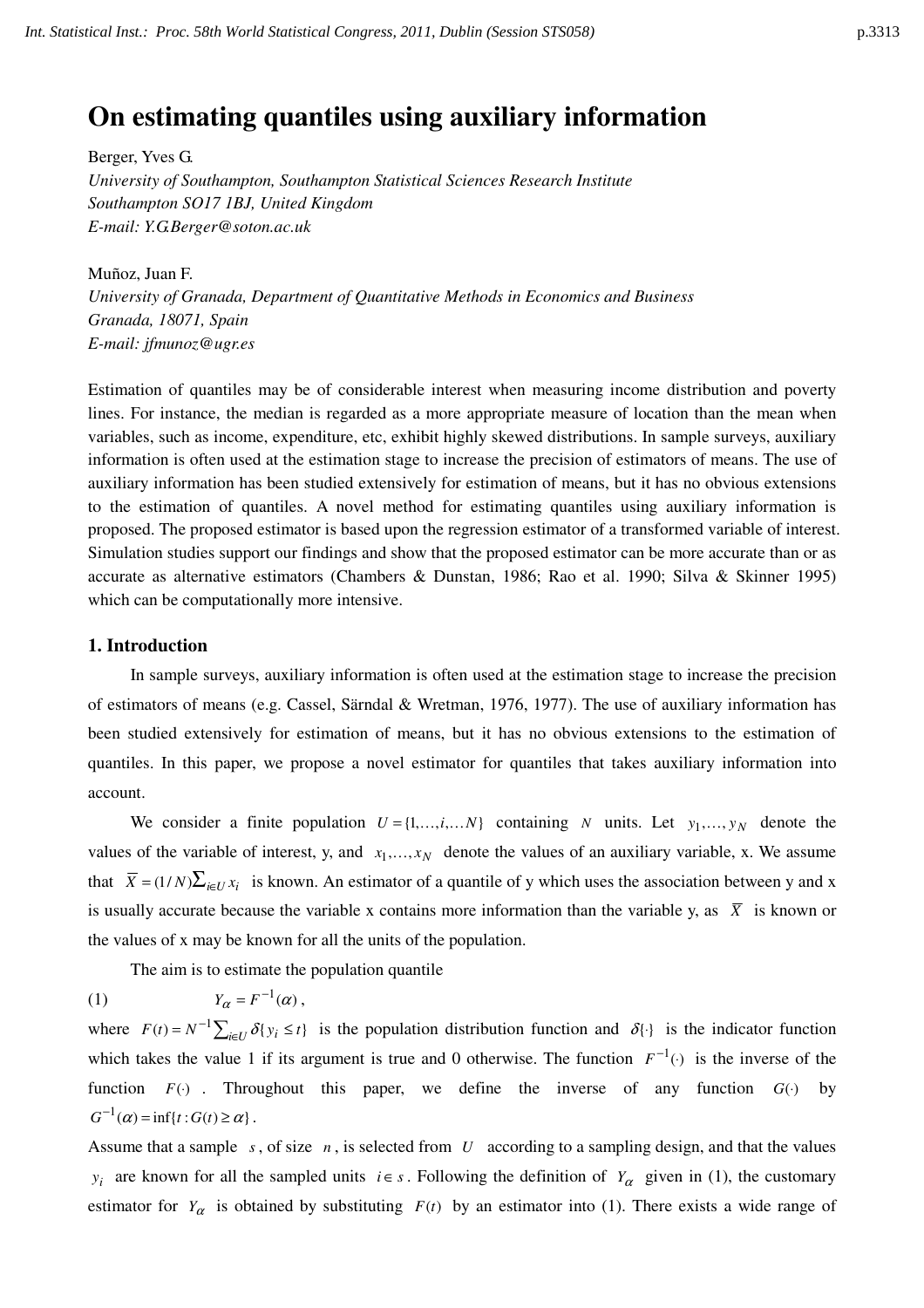estimators for the distribution function using auxiliary information (e.g. Chambers & Dunstan, 1986; Rao et al. 1990; Silva & Skinner 1995) or an estimator which does not use auxiliary information. For example, the Hájek type estimator of  $Y_\alpha$  is defined by

where

(2) 
$$
\hat{Y}_{\pi;\alpha} = \hat{F}_{\pi}^{-1}(\alpha),
$$
 where

(3) 
$$
\hat{F}_{\pi}(t) = \frac{1}{\hat{N}} \sum_{i \in S} \frac{\delta(y_i \le t)}{\pi_i}
$$

and  $\hat{N} = \sum_{i \in S} \pi_i^{-1}$ , where  $\pi_i$  denotes the inclusion probability of unit *i*.

### **2. Transformation of the variables**

Consider the transformed values

(4)  $y_{\alpha;i}^* = \Psi(y_i) + z_{\kappa},$ 

where  $\Psi(y_i) = \phi^{-1}(F^{\circ}(y_i))$  and  $\phi(\cdot)$  is the cumulative distribution function of a normal *N*(0,1) distribution. The function  $F^{\circ}(y_i)$  is the mid-point distribution function (Nygård & Sandström, 1985) of the variable of interest defined by

$$
F^{\circ}(y_i) = \frac{1}{2} [F(y_{i-1}) + F(y_i)].
$$

The quantity  $z_{\kappa}$  is a known offset term which is given by the  $\kappa$ -th quantile of a normal  $N(0,1)$ distribution; that is,  $z_{\kappa} = \phi^{-1}(\kappa)$ , where  $\kappa = (\alpha N - 0.5)/N$ . Note that  $\kappa$  can be approximated by  $\alpha$  as  $\kappa \to \alpha$  when  $N \to \infty$ .

We propose to transform the auxiliary information the same way. Consider

$$
x_{\alpha;i}^* = \Psi_x(x_i) + z_{\kappa},
$$

where  $\Psi_x(x_i) = \phi^{-1}(F_x^{\circ}(x_i))$ ,  $F^{\circ}(y_i) = [F_x(x_{i-1}) + F_x(x_i)]/2$  and  $F_x(t) = N^{-1} \sum_{i \in U} \delta\{x_i \le t\}$ .

As the transformed values in (4) depend on population values, they would need to be estimated. We propose to estimate  $y_{\alpha;i}^*$  by its substitution estimator given by

$$
\hat{y}_{\alpha;i}^* = \hat{\Psi}(y_i) + z_{\kappa},
$$

where  $\hat{\Psi}(y_i) = \phi^{-1}(\hat{F}^{\circ}(y_i))$ . The function  $\hat{F}^{\circ}(y_i)$  is an empirical mid-point estimator of the distribution function of the variable of interest. This function is given by

$$
\hat{F}^{\circ}(y_i) = \frac{1}{2} [\hat{F}(y_{i-1}) + \hat{F}(y_i)],
$$

where  $\hat{F}(y_i)$  is an estimator of the distribution function.

We propose to estimate

$$
\overline{Y}_{\alpha}^* = N^{-1} \sum_{i \in U} y_{\alpha;i}^*
$$

using the regression estimator (e.g. Cassel, Särndal & Wretman, 1976, 1977), which makes use of the auxiliary information. This estimator is defined by

$$
\overline{y}_{reg;\alpha}^* = \overline{y}_{\alpha}^* + \hat{\beta}_x(\overline{X}_{\alpha}^* - \overline{x}_{\alpha}^*)
$$

where  $\bar{y}^*_{\alpha} = \hat{N}^{-1} \sum_{i \in S} \hat{y}^*_{\alpha; i} / \pi_i$ ,  $\bar{X}^*_{\alpha} = N^{-1} \sum_{i \in U} x^*_{\alpha; i}$ ,  $\bar{x}^*_{\alpha} = \hat{N}^{-1} \sum_{i \in S} x^*_{\alpha; i} / \pi_i$  with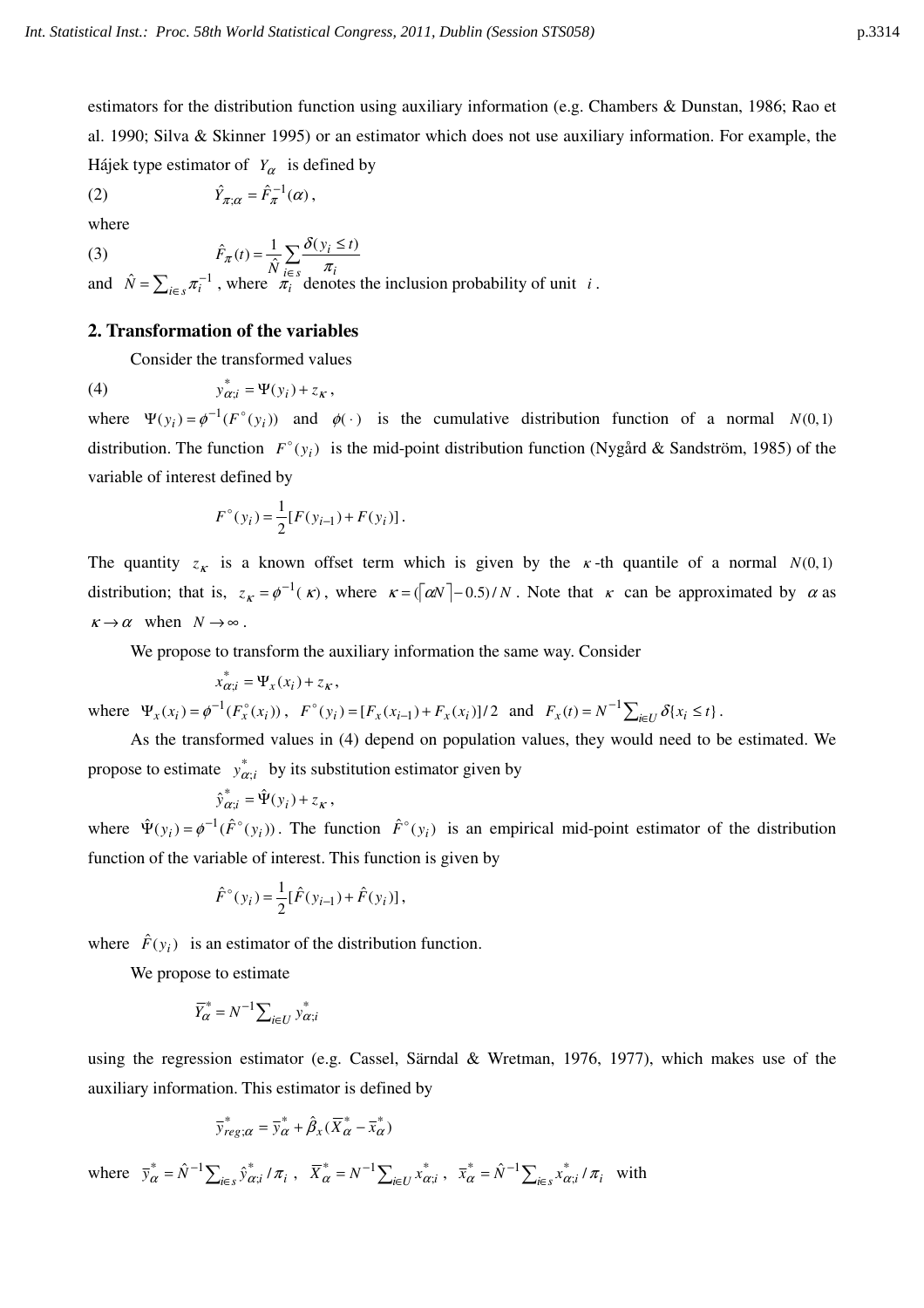$$
\hat{\beta}_x = \left[ \sum_{i \in s} \frac{1}{\pi_i q_i^2} (x_{\alpha;i}^* - \overline{x}_{\alpha}^*)^2 \right]^{-1} \sum_{i \in s} \frac{1}{\pi_i q_i^2} (x_{\alpha;i}^* - \overline{x}_{\alpha}^*) (\hat{y}_{\alpha;i}^* - \overline{y}_{\alpha}^*) .
$$

#### **3. Proposed estimator for a quantile**

We have that  $Y_\alpha = \Psi^{-1}(\overline{Y}_\alpha^*)$  where the function  $\Psi^{-1}(\cdot)$  is the inverse of function  $\Psi(\cdot)$  in (4). The proposed estimator for the  $\alpha$ -th quantile  $Y_\alpha$  is the substitution estimator given by

$$
\hat{Y}_{reg;\alpha} = \hat{\Psi}^{-1}(\bar{y}_{reg;\alpha}^*).
$$

As  $\hat{\Psi}^{-1}(y) = \hat{F}^{\circ-1}(\phi(y))$ , an alternative expression for the proposed estimator is

(5) 
$$
\hat{Y}_{reg;\alpha} = \hat{F}^{\circ -1}(\hat{\alpha}_{reg}),
$$

where  $\hat{\alpha}_{reg} = \phi(\bar{y}_{reg}^*)$ . The proposed estimator consists in inverting a mid-point distribution function at the value  $\hat{\alpha}_{reg}$  which is adjusted to take into account of the auxiliary variable. Note that the proposed estimator is not affected by outliers, because  $y_{\alpha;i}^*$  and  $x_{\alpha;i}^*$  are implicitly based upon the ranks of  $y_i$  and  $x_i$ .

#### **4. Simulation study**

In this section, the proposed estimator is compared numerically with alternative estimators (Chambers & Dunstan, 1986; Rao et al. 1990; Silva & Skinner 1995). In this simulation study, we consider the worst case scenario when the proposed estimator is based upon the Hájek type distribution function  $\hat{F}_{\pi}(t)$  given by (3). Note that the accuracy of the proposed estimator can be improved by inverting the Rao *et al*. (1990) estimator for the distribution function (or any other estimator) rather than the Hájek type distribution function  $(3)$ .

The simulation study is based upon several populations which are briefly described as follows. The Sugar population consists of  $N = 338$  sugar cane farms where y denotes the gross value of cane. The Sugar population was considered by several studies on estimation of distribution function and quantiles (Chambers & Dunstan, 1986; Rao et al., 1990; and Silva & Skinner, 1995). In order to analyse the effect of the correlation between the variable of interest and the auxiliary variable, we considered two cases for the auxiliary variable: (i) the total cane harvested (denoted by Sugar-1), and (ii) the area assigned for cane planting (denoted by Sugar-2).

The population of municipalities (Särndal, Swensson & Wretman, 1992, page 652) consists of 284 municipalities, where the variable of interest is the population in 1985. This population of municipalities was replicated four times to achieve a population size of  $N = 1136$  individuals. We considered several auxiliary variables: (i) the number of conservative seats in municipal council (denoted by MUN-1), (ii) the total number of seats in municipal council (denoted by MUN-2), and (iii) the population in 1975 (denoted by MUN-3).

The 'Labor' population (Valliant, Dorfman & Royall, 2000, page 434) comprises  $N = 478$  individuals, the variable of interest y is the usual amount of weekly wages and x is the variable age. We consider also a population of  $N = 80$  factories (Murthy, 1967, page 228). For this population, y is the output for factories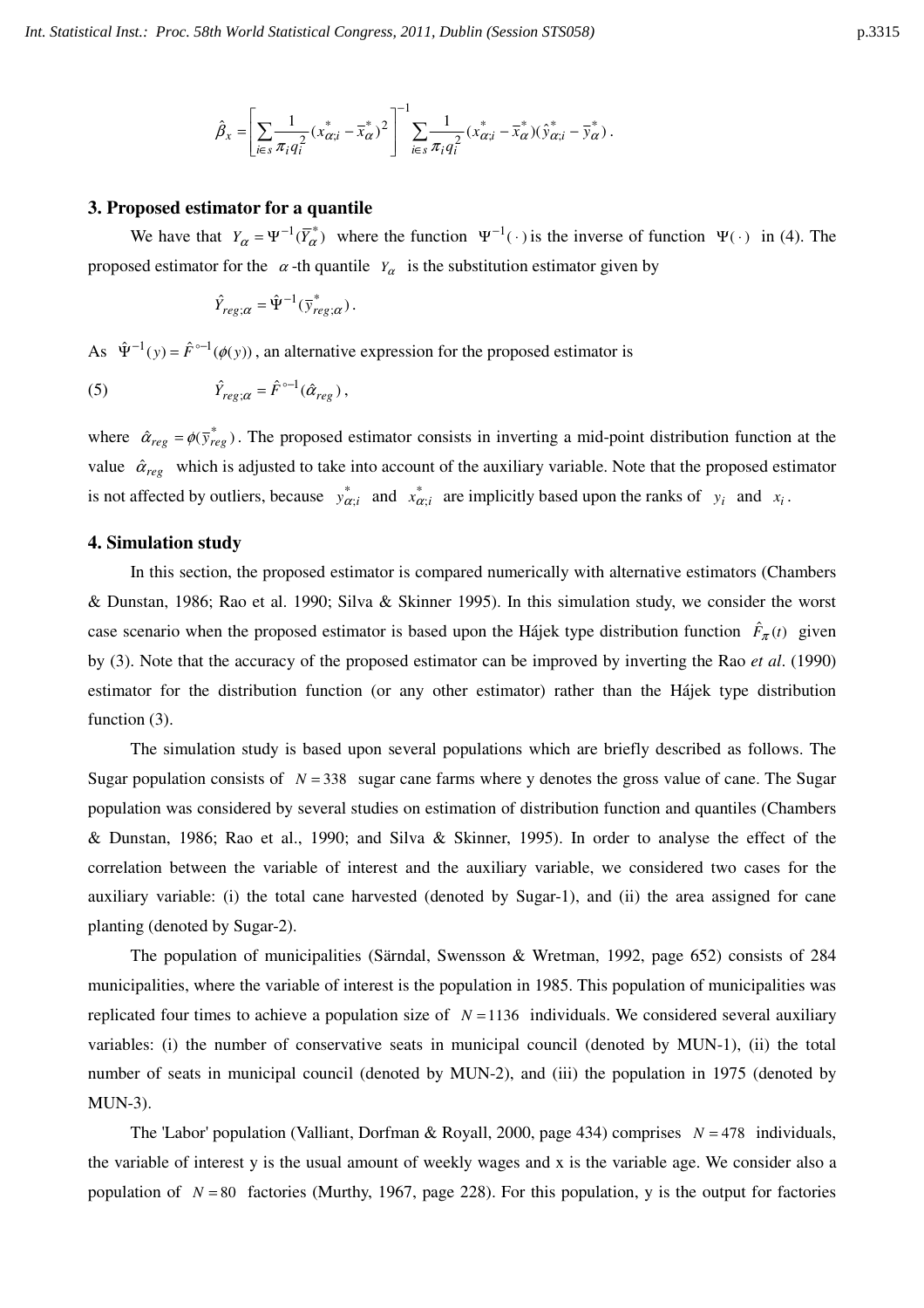and x is the number of workers. We consider the Hansen, Madow & Tepping (1983) population (denoted by HMT), which is *N* =14000 units generated from a bivariate gamma population (Rao *et al*., 1990). We also considered *N* = 3114 families extracted from the Spanish Household Panel Survey (SHPS), where y is the income and x is the expenditure.

*Table 1: Empirical RRMSE of the estimators of quantiles. RRMSE ×100 of estimators of*  $Y_\alpha$ *,* with  $\alpha = 0.25, 0.5$  and 0.75, under simple random sampling.  $\gamma_y$  is the population skewness of *y*,  $\gamma_x$ is the population skewness of  $x$  and  $\rho$  is the correlation coefficient between y and x.

|                |                        |          | RRMSE (in %) |        |           |         |          |
|----------------|------------------------|----------|--------------|--------|-----------|---------|----------|
|                |                        | $\alpha$ | Hájek        | Rao    | Chamber   | Silva & | Proposed |
|                |                        |          | (3)          | et al. | & Dunstan | Skinner | (14)     |
| Sugar-1        | $n = 30$               | 0.25     | 12.0         | 9.4    | 6.6       | 10.0    | 9.5      |
| $\rho = 0.89$  | $\gamma_{y} = 2.4$     | 0.50     | 12.1         | 9.2    | 9.3       | 9.9     | 8.8      |
|                | $\gamma_{x} = 2.3$     | 0.75     | 15.4         | 10.9   | 14.9      | 11.7    | 12.9     |
| Sugar-2        | $n = 30$               | 0.25     | 11.7         | 5.9    | 5.6       | 8.3     | 7.7      |
| $\rho = 0.98$  | $\gamma_{v} = 2.4$     | 0.50     | 11.9         | 6.6    | 7.5       | 7.1     | 8.2      |
|                | $\gamma_{x} = 2.3$     | 0.75     | 14.3         | 7.9    | 10.5      | 7.8     | 10.9     |
| $MUN-1$        | $n = 200$              | 0.25     | 7.7          | 7.4    | 10.0      | 11.0    | 10.9     |
| $\rho = 0.61$  | $\gamma_{\rm y} = 8.2$ | 0.50     | 8.1          | 7.1    | 28.0      | 7.5     | 7.0      |
|                | $\gamma_{x} = 1.2$     | 0.75     | 7.0          | 5.3    | 16.5      | 5.1     | 5.3      |
| $MUN-2$        | $n=200$                | 0.25     | 7.3          | 7.3    | 21.5      | 18.7    | 10.8     |
| $\rho = 0.69$  | $\gamma_{y} = 8.2$     | 0.50     | 8.1          | 6.9    | 15.5      | 15.3    | 6.2      |
|                | $\gamma_x = 1.4$       | 0.75     | 7.0          | 5.8    | 5.7       | 21.1    | 4.5      |
| $MUN-3$        | $n=200$                | 0.25     | 7.3          | 6.2    | 9.5       | 10.0    | 10.4     |
| $\rho = 0.998$ | $\gamma_{v} = 8.2$     | 0.50     | 8.0          | 3.8    | 5.0       | 4.6     | 5.8      |
|                | $\gamma_{x} = 8.5$     | 0.75     | 6.6          | 2.5    | 0.5       | 2.2     | 4.0      |
| Labor          | $n = 100$              | 0.25     | 9.3          | 9.3    | 8.6       | 9.8     | 10.0     |
| $\rho = 0.19$  | $\gamma_{v} = 1.2$     | 0.50     | 8.4          | 8.6    | 10.8      | 8.3     | 8.9      |
|                | $\gamma_x = 0.5$       | 0.75     | 7.4          | 7.8    | 10.0      | 7.3     | 7.6      |
| <b>SHPS</b>    | $n = 500$              | 0.25     | 3.4          | 2.8    | 10.5      | 2.9     | 2.8      |
| $\rho = 0.60$  | $\gamma_{v} = 4.7$     | 0.50     | 2.7          | 2.3    | 3.0       | 2.4     | 2.3      |
|                | $\gamma_{x} = 2.4$     | 0.75     | 2.9          | 2.4    | 9.9       | 2.4     | 2.4      |
| HMT            | $n = 200$              | 0.25     | 8.3          | 6.1    | 6.1       | 6.4     | 6.6      |
| $\rho = 0.76$  | $\gamma_{y} = 2.0$     | 0.50     | 7.6          | 5.8    | 11.1      | 6.0     | 5.9      |
|                | $\gamma_x = 1.4$       | 0.75     | 7.1          | 5.7    | 11.6      | 5.9     | 5.9      |
| Factories      | $n = 30$               | 0.25     | 6.0          | 3.1    | 23.6      | 3.9     | 4.0      |
| $\rho = 0.92$  | $\gamma_{v} = 0.1$     | 0.50     | 8.7          | 3.4    | 8.2       | 4.5     | 4.6      |
|                | $\gamma_x = 1.3$       | 0.75     | 6.5          | 3.3    | 11.4      | 3.7     | 3.4      |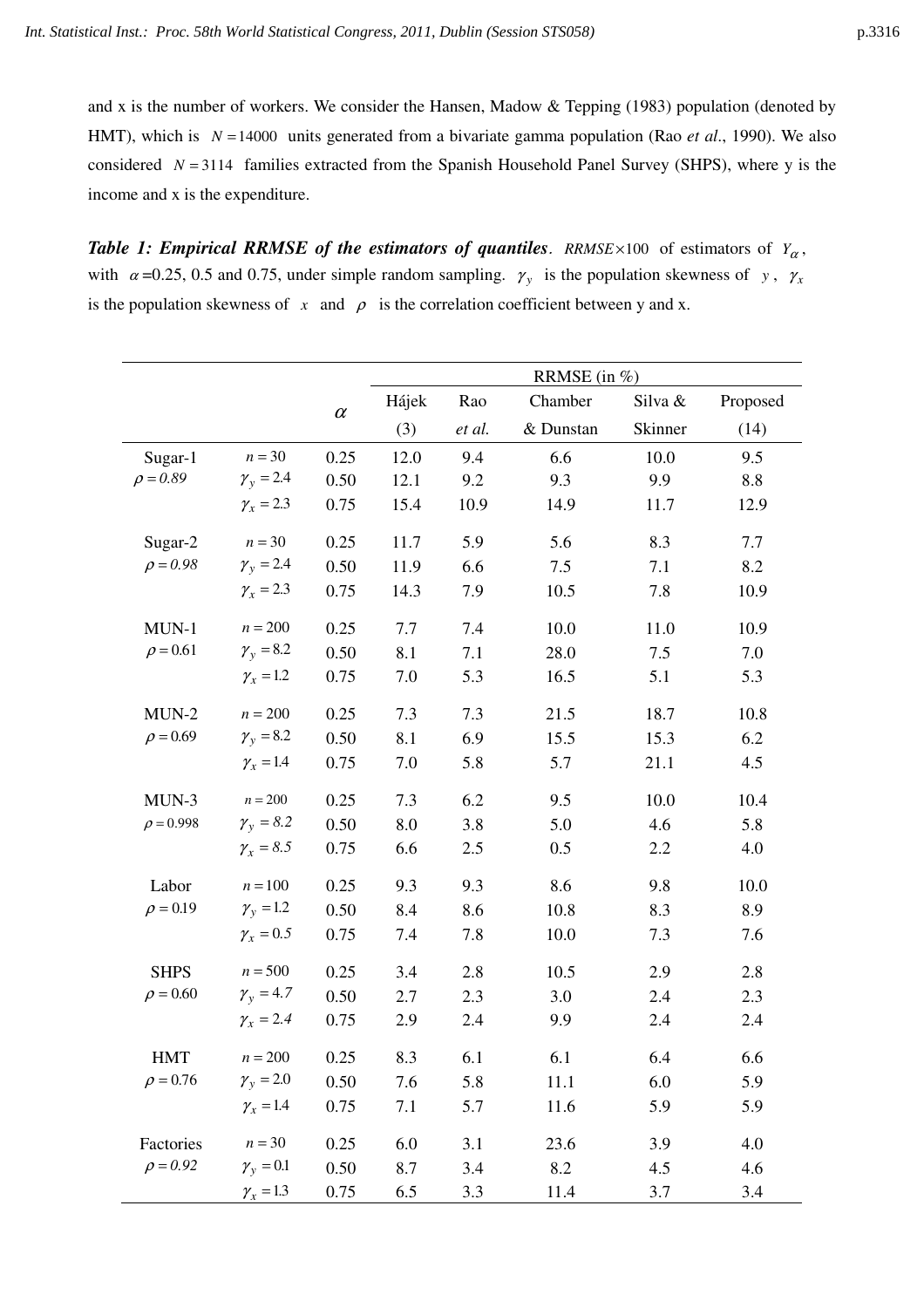For each simulation, 1000 samples were selected to compute the empirical relative root mean square error *RRMSE* =  $100\% \times MSE[\hat{Y}_{\alpha}]^{1/2}/Y_{\alpha}$ , where *MSE*[·] denote the mean square error. Simple random sampling is used to select the samples. The population quartiles  $Y_{0.25}$ ,  $Y_{0.5}$  and  $Y_{0.75}$  are the parameters of interest.

The efficiency of the estimators is measured by the empirical relative root mean square errors (RRMSE) which are reported in Table 1. The proposed estimator is less efficient than other estimators when correlation is close to 1 (Sugar-2 and MUN-3 populations). The proposed estimator is the value of the inverse distribution function taken on  $\hat{\alpha}_{reg}$  instead of  $\alpha$ ; where  $\hat{\alpha}_{reg}$  is defined in (14). As the distribution function is based upon the Hájek type distribution function given by (3), we notice a clear improvement of using  $\hat{\alpha}_{\text{reco}}$  instead of  $\alpha$ , because the RRMSEs of the proposed estimator is usually smaller than of the RRMSEs of the Hájek estimator, except with estimator of  $Y_{0.25}$  of the MUN populations.

Alternative estimators proposed by Chamber & Dunstan (1986), Rao *et al*. (1990) and Silva & Skinner (1995) can slightly more accurate than the proposed estimator. The Rao *et al*. (1990) estimator is usually the most accurate and is only slightly more accurate than the proposed estimator. However the Rao *et al*. (1990) estimator requires joint-inclusion probabilities which are not necessary for the proposed estimator. Note that with the population MUN-2, the proposed estimator is almost as accurate as the Rao *et al*. (1990) estimator, and the other estimators (Chamber & Dunstan, 1986; Silva & Skinner, 1995) have larger RRMSE.

#### **5. Discussion**

The proposed estimator for the quantile  $\alpha$  is the value of an inverse mid-point distribution taken on  $\hat{\alpha}_{reg}$  instead of  $\alpha$ ; where  $\hat{\alpha}_{reg}$  takes into account of the auxiliary variable and is defined in (14). When the distribution function is the Hájek type mid-point distribution function given by the mid-point version of (3), the simulation study shows that there is a clear improvement of using  $\hat{\alpha}_{reg}$  instead of  $\alpha$ .

The proposed estimator is based on the regression estimator which is a technique widely used for survey data. The proposed estimator can demonstrate clear improvements compared with existing estimators in term of accuracy and simplicity. It can be easily extended for more than one auxiliary variable and to other technique of calibration. The proposed estimator is computationally simpler because it is free of joint inclusion probabilities.

#### **REFERENCES**

Cassel, C. M., Särndal, C. E. & Wretman, J. H. (1976). Some results on generalized difference estimation and generalized regression estimation for finite populations. Biometrika 63, 615-20.

Cassel, C. M., Särndal, C. E. & Wretman, J. H. (1977). Foundation of inference in survey sampling. John Wiley, New York.

Chambers, R. L. & Dunstan, R. (1986). Estimating distribution functions from survey data. Biometrika 73, 597-604.

Hansen, M. H., Madow, W. G & Tepping, B. J. (1983). An evaluation of model-dependent and probability-sampling inferences in sample surveys. J. Amer. Statist. Assoc. 78, 776-93.

Murthy, M. N. (1967). Sampling theory and methods. Calcutta: Statistical Publishing Society.